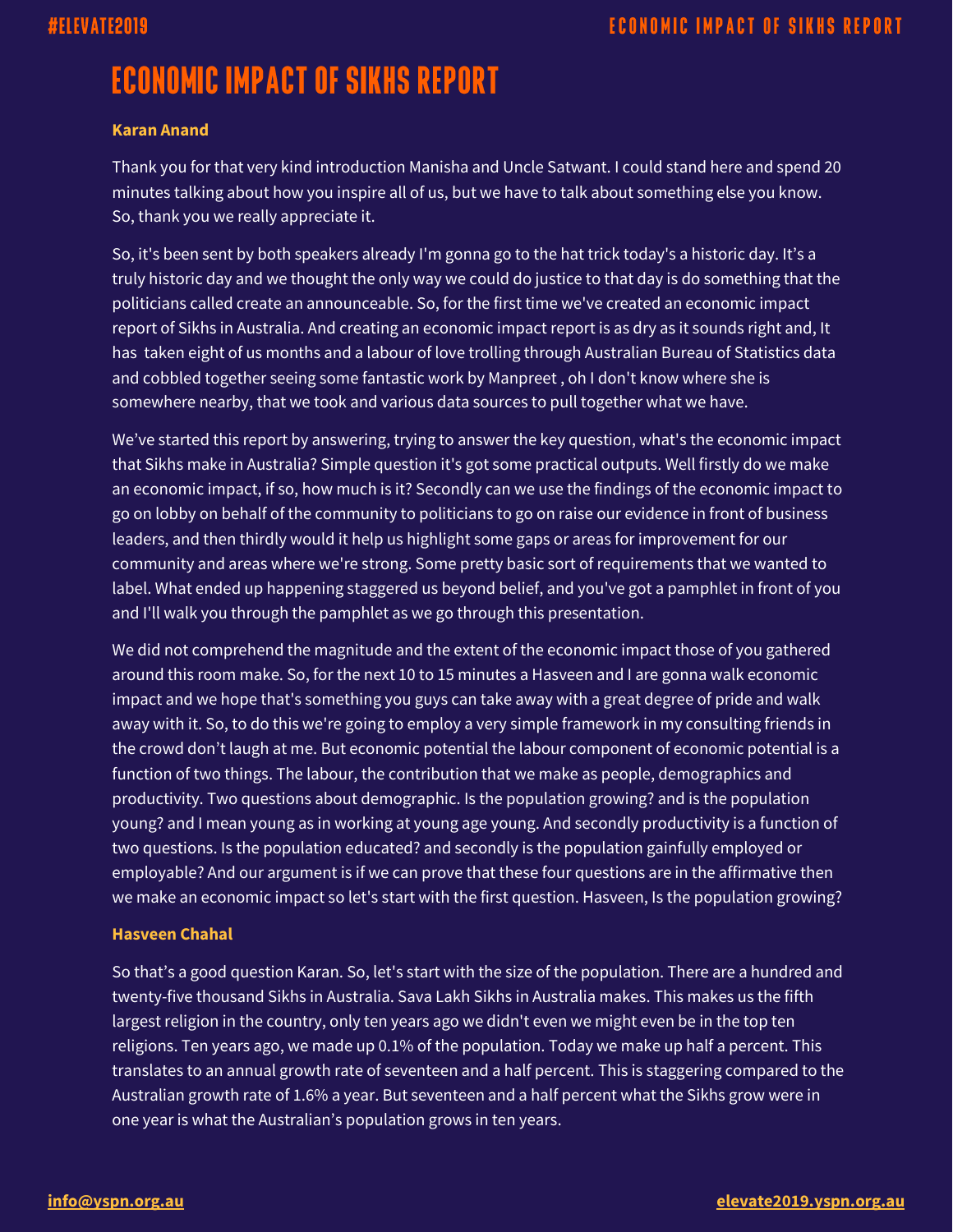# #ELEVATE2019

## **ECONOMIC IMPACT OF SIKHS REPORT**

In the meantime, between 2006 and 2016 in ten years the Sikh population has grown 404%. This makes us the fastest growing religion in the country. Double the amount of the Hindu religion and is 6 times in Islam. So, we're the fifth largest religion in the country, the fastest growing religion in the country and that is 125,000 of us. So, the Sikh population really are the driving engines of population birth in Australia. Karan are we done?

#### **Karan Anand**

Well I know that is what everyone in the audience wants to hear, particularly those in the tables before me and I can tell you confidently the answer is a spoiler alert resounding yes and I'm going to prove it to you now as well.

So is the population young? We know this Australia has an aging population, it's a huge concern for the economy. It has implications and our pension and superannuation system on our health system on our tax system. It's a burden the whole country is grappling with. To alleviate this burden what's the easiest way to do it? You need young people who are working and contributing to economic output, and I'll give you a hint where those young people are coming from. They're coming from our community. 53% of the Australian population is under 40. 84 % of the city population is under the age of 40 and specifically 59% of those are within the 20-40 age band which is a very coveted working age band. So, there's people we need to fund the retirements of hard-working Australians who have been working for 40 years are coming from the people gathered in this room and this community at large. Again, when we compare this to all the other major religions in Australia, we are the youngest major religion in Australia. 84% of our population is under the age of 40 which is double them of the Jewish population and the Christian population. In fact, if you lay out all the 82 religions in Australians which have more than a hundred people following them, we're still the youngest.

So, are we a young population? Yes, we're absolutely a young population. So, on the growth side, on the youth side from a demographic perspective of big thing to the Sikh population. Now let's see what about the productivity factors.

#### **Hasveen Chahal**

We're young, we're growing but are we productive? Are we educated? where are we working? So, let's start with education levels. So, 87% of Sikhs have completed High school. Whereas 52% of the general population have completed high school. Now you might be thinking 52% I don't know anyone that dropped out of high school, let alone one in two people but we have to remember that 52% that's factor that's. That's a factor of the growing trend and importance that people have placed in their education in recent years. Education has really only been a priority in the last few decades. People in the 1940s, 50s, 60s not all of them completed high school but 87%. Part of this is due to the positive impact that skilled migration has had in our community. Our parents and our grandparents have engendered those values of education and work ethic in our community. So, when we look to higher education why is having an educated population important? It's because it drives economic and social impact and prospers the community on a whole. One extra year in schooling contributes up to 10% higher earnings per person. Additionally, it reduces the burden on society to incur physical and social costs such as lower productivity levels or high reliance on welfare and health care systems. looking to higher education we can see the Sikhs outperform the general population in all facets of tertiary education, diplomas, bachelor's degrees and postgraduate degrees. We can see the Sikhs 23% of us almost a quarter of us have a bachelor's degree compared is 15% of the general population.

#### **[info@yspn.org.au](mailto:info@yspn.org.au) [elevate2019.yspn.org.au](https://elevate2019.yspn.org.au/)**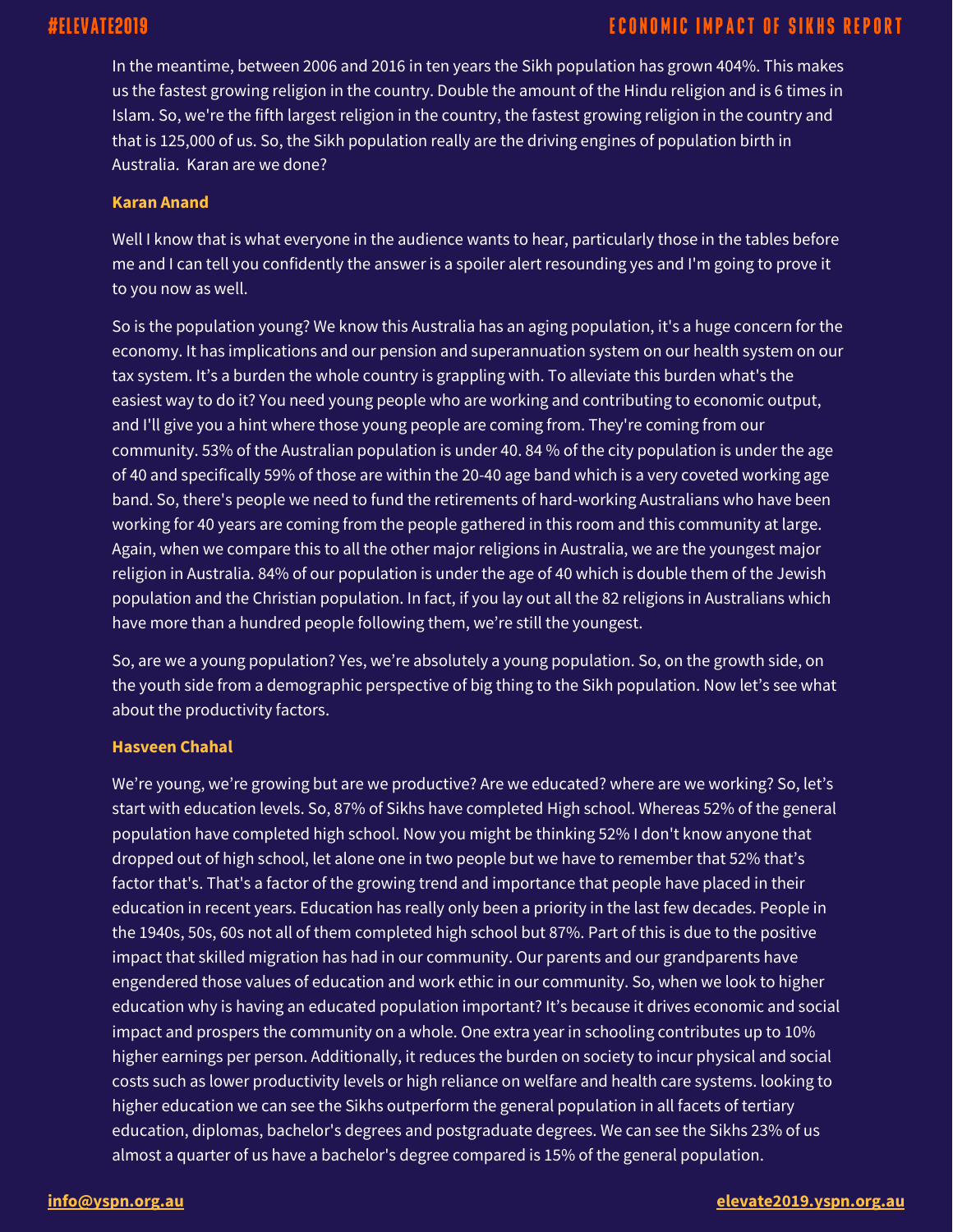Post Graduate degrees- Almost 3 times the percentage of Sikhs have post graduate degrees compared to the general population of 5%. So just like most of you in this room or all of you in this room we are a very well-educated bunch of people. But where do we work? What are we doing? Is the population gainfully employed?

So, today's conference canvassed the Sikhs story of success in primarily three industries. Politic, entrepreneurship and business. But this Sikhs work in a broad range of industries. The Sikhs work primarily in three industries: Transport- with 21% of the Sikhs in the transport industry. 14% of us are in the healthcare sector and 14% of us are in accommodation and food services.

This Australian economy relies on people in these sectors to ensure the health, safety and comfortable living of its citizens. The Sikhs do this. The Sikhs commute, care and cater for the Australian society. We really are the backbone to Australian society. So, look into how many of us are employed. I mean, we see each other as cab drivers or in restaurants or walking on city streets, but how many of us are working 70%. 70% of Sikhs aged between 15 and 64 are gainfully employed for the economy. Compare this to 56% of the Australian population. So, are we productive for the economy? Are we gainfully employed? it's safe to say that yes, we are Karan.

#### **Karan Anand**

Fantastic news Hasveen. So, across all those four measures, are we growing? Are we young? Are we educated? Are We employed? I think the vibe you're getting is yes, but can we quantify the economic impact that we make? That was the next challenge that we sent to us, and I'm here to say we can put a number to it. So, we estimate that the economic impact that Sikhs made in2016 was 8.1 billion dollars. Now there are those of you sitting in the audience going wow! 8.1 billion dollars that's a huge number. There are those of you in the audience who might get company like QB going, we have less than 125,000 people. We make a lot more money than 8 billion dollars. Is it a number or not? like any number you have to put it in context, right? So, let's put this number in context like we have everything else. Rewind 110 years. The total GDP output that Sikhs made in 2006 was 1.1 billion dollars. So, in 10 years we've increased our economic output roughly 7-fold, which is a staggering growth rate.

### [Applause]

And it's and it's a staggering growth rate when compared to Australia's GDP growth as a whole during that period. Australia right now is going through the courageous economic expansion any Western country has ever seen in history. 27 years of without a rescission, that's very well documented. In that time Sikhs has outpaced economic growth in Australia fourfold. Now some of your economic homes are looking at this going we don't grow to five and a half percent a year. This is a nominal GDP growth rate; it's not adjusted for inflation. We still exceeded fourfold which is a staggering thing, and its credit to all the hard work that everyone puts in this room. So, do we make an economic impact? I think the answer to that is a resounding yes.

The logical next step we take from this report from where we are now is to make a forecast. We've done all the back-data analysis if we go what does the next 5 years look like? What does the next 10 years look like? But we didn't do that, and we didn't do that for a specific reason. And that reason was covered up so extensively during the day today which is we you know we're a community Boasts. We are not a community that goes around look at us look how great we are. Look how our future economic impact is.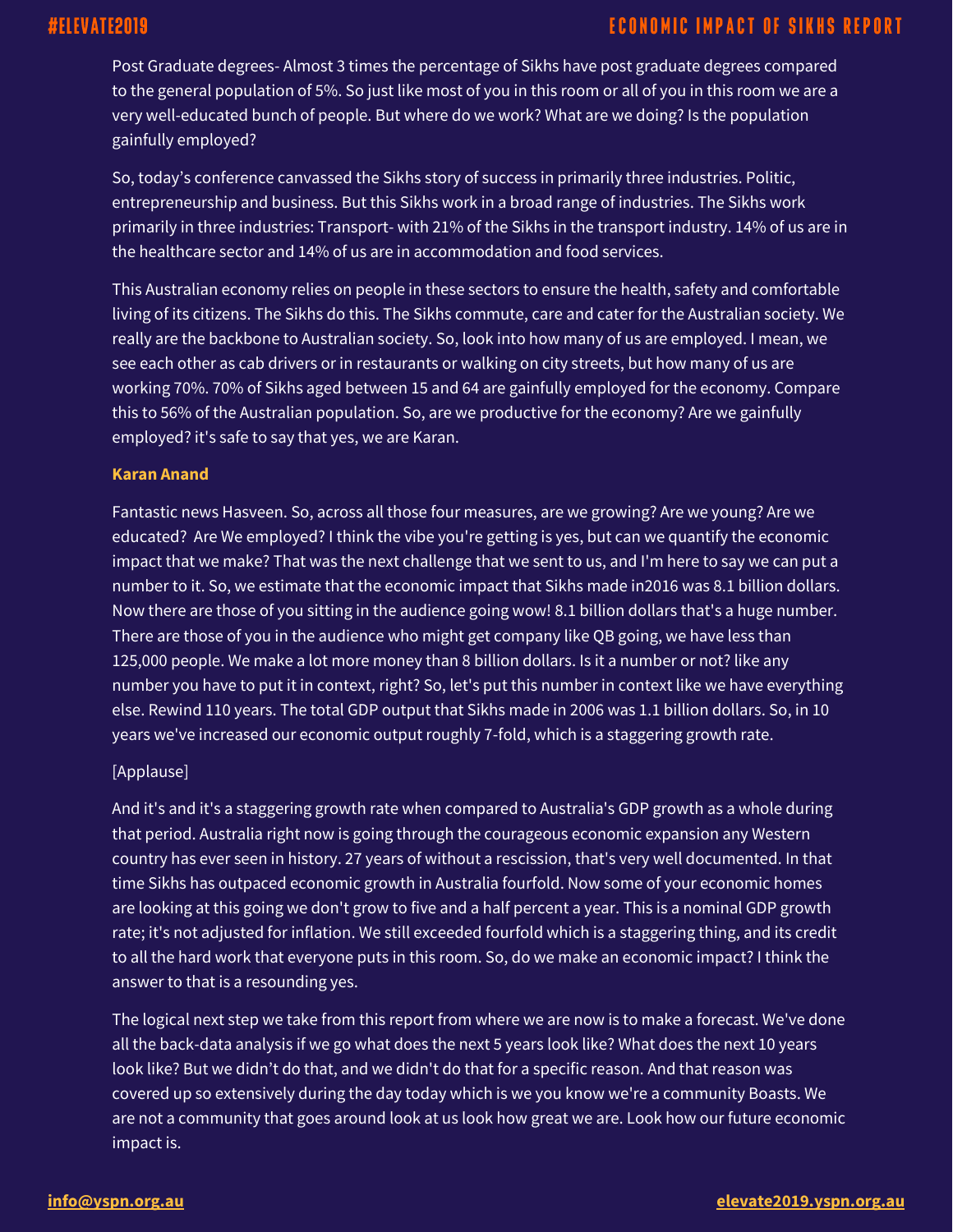# #ELEVATE2019

### **ECONOMIC IMPACT OF SIKHS REPORT**

The purpose of this report up to now is to fill us with a sense of pride that what we do is meaningful, and that we make a positive economic contribution to the country that we all love. But there are challenges that sit within this Data and we captured some of those challenges as well, and those are worth reflecting on as well. The first thing is we work in declining industries. That we can capture with data. What we can't capture with data we don't leave. We work in jobs in those industries which are even more susceptible to decline and Hasveen talked about some of those job. The numbers that you see up there 7/19, 15/19, 19/19. For the 19 categories of the Bureau statistics captures when you fill out your census, the ranking that is based on the GDP per capital contribution. So, we were in the 15th industry and in the 19th industry and we know what was one of his vehicles will do to the taxi driving industry and a truck driving industry and the transport as well. So, there is a lot of inherent risk that sits within those employment statistics.

Secondly our community is underemployed. 18% of the Australian population at large is working in a part-time casual compared with 26% of the Sikh community. Now a lot of that is explained by the high number of students in our community but that doesn't explain the whole number. There is cause for concern and underemployment isn't often under reported issue within the community. This leads to the third finding which is that highly educated Sikhs which is 87% have a grade 12 education. Across every measure of tertiary education, we exceed the population, yet our GDP co-worker is lower that the economy. We work in declining industries; we are not full-time employee therefore our potential is not being maximized. So, we could have gone in the direction of saying things are great. Let's forecast 22% a year for the next 10 years, and we'll probably be bigger than the size of Australia as a whole happy days that's not the case. There are some structural things that we need to address and now that we're all gathered in this room and we're all elevated after today's discussion we're going to answer those things together.

The context of this report and the context laid out by these challenges this amazing bit of potential that we can harness took squarely to the founding principles that lies beyond this based job. We founded this organization knowing that there were some things that we hold true, and those things 6,7 years on as you heard Uncle satwan said just are still as true as they were 6 years ago. We've got some data to point to it. And if some of you haven't done these before I'm gonna go through them again.

The first is that collectively we have a legacy that's worth preserving. And we are the sons and daughters we are descendants of Guru Nanak and guru gobind. Their legacy sustains if we choose to sustain it and it dies if you choose not to. Your presence in this room gives me confidence that that legacy is Strong. It's a legacy that's worth preserving. The second one and Uncle satwan made some beautiful remarks on this I won't dwell on a very long, but we have much more than unites us and separates us. And YSPN success has been predicated on this principle being true. We grow because we're United is now an international organization and the more united we have been as a team the more we are being able to grow and create a positive impact. There's more that unites u and separates us and, remembering this cliché is incredibly important for our community.

The third one is the most profound one. It's the one that moves us to action day in day out of this organization and that's we perfectly prove this 80 percent of us have come to Australia last ten years. We know Sikhs have been here for the last 120 years, but as far as the population is concerned, we're largely a first generation. We're largely a first-generation population and the power of being first as Manisha said seven times is incredibly important. There is beautiful quality that existed being first. It's both the privilege and the responsibility. You have the privilege of shaping the universe in the image

#### **[info@yspn.org.au](mailto:info@yspn.org.au) [elevate2019.yspn.org.au](https://elevate2019.yspn.org.au/)**